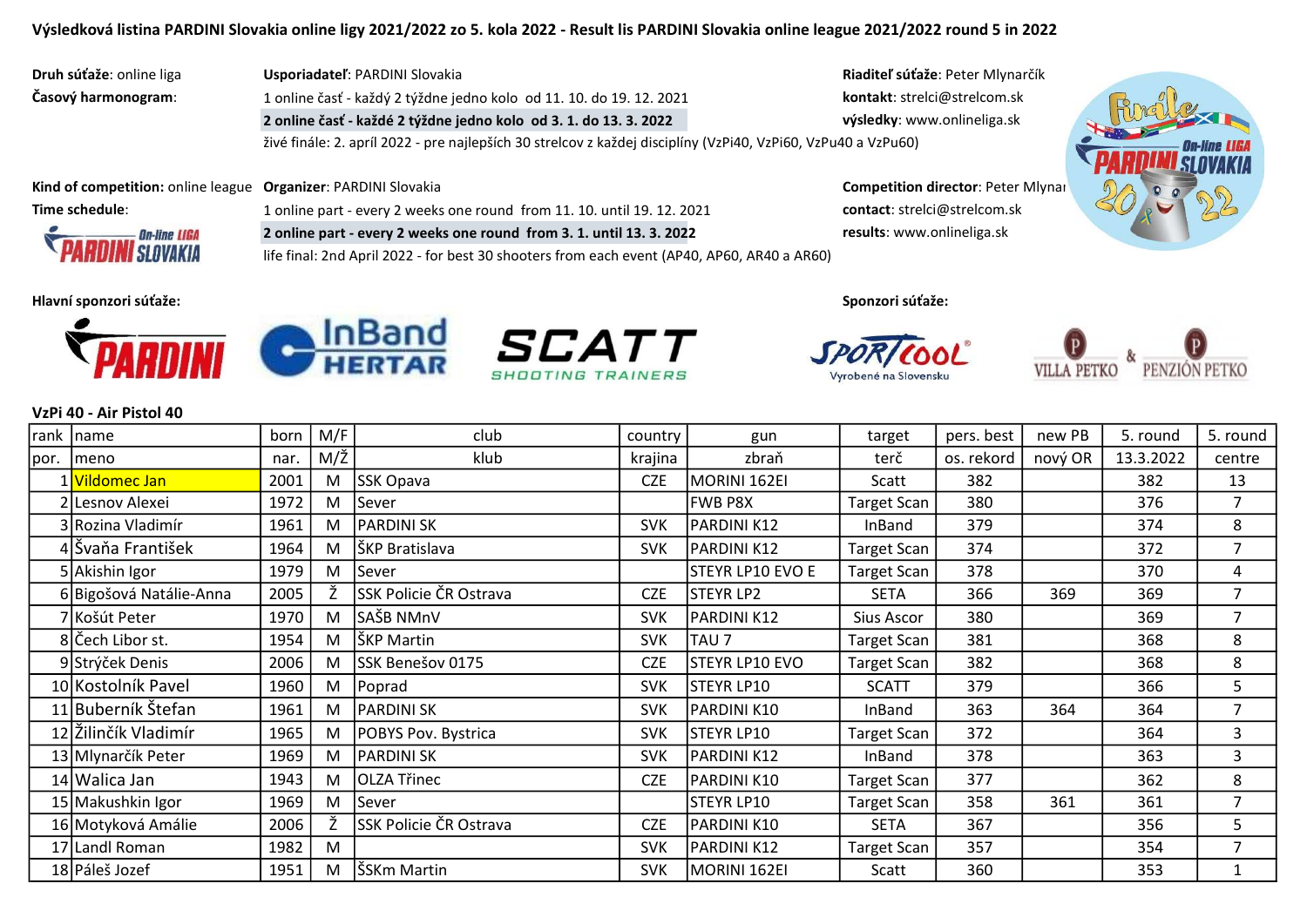| 19 Nevidin Konstantin    | 1973 | M | <b>Sever</b>                  |            | FWB 100           | <b>Target Scan</b> | 374 | 352 |   |
|--------------------------|------|---|-------------------------------|------------|-------------------|--------------------|-----|-----|---|
| 20 Lacký Antonín         | 1959 | M | ŠKP Bratislava                | <b>SVK</b> | <b>STEYR LP10</b> | <b>Target Scan</b> | 385 | 351 |   |
| 21 Pachingerová Veronika | 2006 |   | RD Sp.Nová Ves                | <b>SVK</b> | <b>TAU7</b>       | <b>Target Scan</b> | 368 | 350 |   |
| 22 Kotas Tadeáš          | 1957 | M | <b>OLZA Třinec</b>            | <b>CZE</b> | TAU 8             | Target Scan        | 375 | 344 |   |
| 23 Johnson Adam          | 1971 | M | Target Technique              | SCO        | Anschutz 2009     | Megalink           | 364 | 339 |   |
| 24 Záňová Dagmar         | 1970 |   | <b>IPARDINI SK</b>            | <b>SVK</b> | PARDINI K10       | <b>Target Scan</b> | 352 | 325 |   |
| 25 Bracháček Max         | 2005 | M | <b>SSK Policie ČR Ostrava</b> | <b>CZE</b> | <b>STEYR LP50</b> | <b>SETA</b>        | 355 | 324 |   |
| 26 Cagáň Jakub           | 2006 | M | ŠSK Vráble                    | <b>SVK</b> | <b>STEYR LP2</b>  | InBand             | 337 | 318 |   |
| 27 Hanulíková Karin      | 2007 |   | ŠSK Strieborník Zv. Slatina   | <b>SVK</b> | <b>TAU 7</b>      | <b>Target Scan</b> | 317 | 295 | 0 |

Protest time: Tuesday 15. 3. 2022, 23:59 Čas na protesty: Utorok 15.3. 2022, 23:59



SPOR/COOL Vyrobené na Slovensku



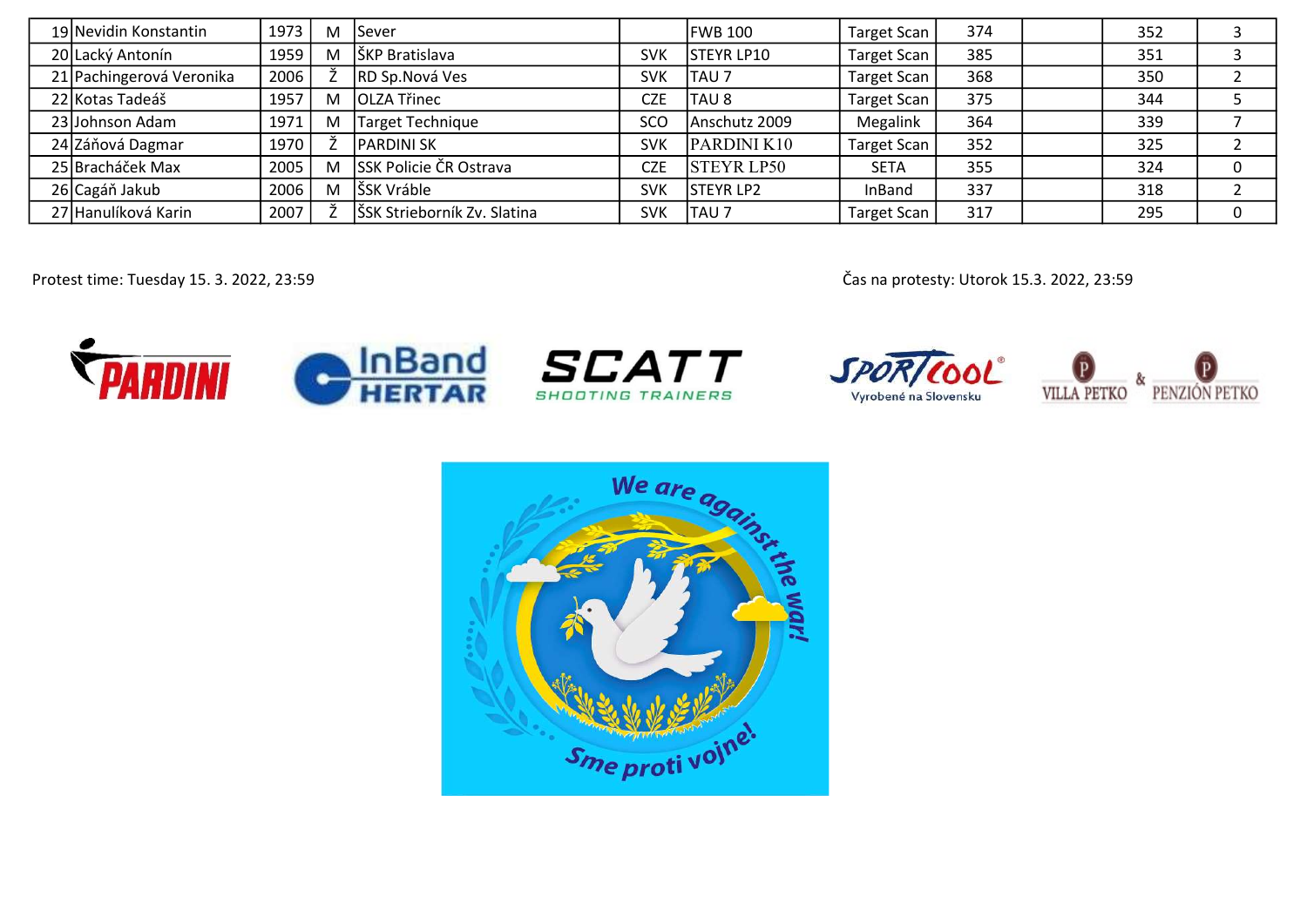|      | VzPi 60 - Air Pistol 60 | <b>PARDINI</b> SLOVAKIA | <b>On-line LIGA</b> |                               |            |                         |                    |            |         |           |                |
|------|-------------------------|-------------------------|---------------------|-------------------------------|------------|-------------------------|--------------------|------------|---------|-----------|----------------|
| rank | Iname                   | born                    | M/F                 | club                          | country    | gun                     | target             | pers. best | new PB  | 5. round  | 5. round       |
| por. | meno                    | nar.                    | M/Ž                 | klub                          | krajina    | zbraň                   | terč               | os. rekord | nový OR | 13.3.2022 | centre         |
|      | 1 Kostúr Marek          | 1998                    | M                   | ŠK DUKLA                      | <b>SVK</b> | STEYR LP10 EVO          | Scatt              | 584        |         | 578       | 18             |
|      | 2 Čech Libor ml.        | 1978                    | M                   | ŠKP Martin                    | <b>SVK</b> | MORINI 162E             | <b>Target Scan</b> | 578        |         | 572       | 18             |
|      | 3 Groves Bailey         | 1997                    | M                   | <b>CFPC</b>                   | <b>AUS</b> | <b>STEYR LP10 EVO E</b> | <b>Target Scan</b> | 577        |         | 571       | 18             |
|      | 4 Talamo Franceska      | 1975                    | Ž                   | Trevisio                      | <b>ITA</b> | PARDINI K12             | <b>DISAQ</b>       | 580        |         | 571       | 12             |
|      | 5 Skopový Pavel         | 1969                    | M                   | <b>SCOPI Team</b>             | <b>CZE</b> | WALTHER LP300           | Scatt              | 578        |         | 567       | $\mathbf 0$    |
|      | 6 Kubíková Klára        | 2003                    | Ž                   | ŠKP Bratislava                | <b>SVK</b> | <b>STEYR LP50</b>       | <b>Target Scan</b> | 558        | 566     | 566       | 10             |
|      | 7 Cunda Martin          | 2005                    | M                   | SSK Policie ČR Ostrava        | <b>CZE</b> | PARDINI K12             | <b>SETA</b>        | 570        |         | 564       | 14             |
|      | 8 Ruttkay Miroslav      | 1980                    | M                   | ŠSKm Martin                   | <b>SVK</b> | STEYR LP10              | Scatt              | 577        |         | 564       | 14             |
|      | 9 Kubeš Martin jnr.     | 2000                    | M                   | <b>SCOPI Team</b>             | <b>CZE</b> | <b>STEYR LP10</b>       | <b>InBand</b>      | 572        |         | 563       | 12             |
|      | 10 Fabo Alexander       | 2000                    | M                   | ŠKP Bratislava                | <b>SVK</b> | MORINI 162EI            | InBand             | 568        |         | 562       | 8              |
|      | 11 Mišík Milan          | 1972                    | M                   | POBYS Pov. Bystrica           | <b>SVK</b> | WALTHER LP400           | <b>Target Scan</b> | 563        |         | 560       | 10             |
|      | 12 Kubeš Martin         | 1967                    | M                   | <b>SCOPI Team</b>             | <b>CZE</b> | PARDINI K12             | InBand             | 575        |         | 559       | 10             |
|      | 13 Bolek Martin         | 1981                    | M                   | <b>PARDINI SK</b>             | <b>SVK</b> | PARDINI K12             | InBand             | 574        |         | 556       | 10             |
|      | 14 Vianello Sara        | 1981                    | Ž                   | <b>TSN Trevisio</b>           | <b>ITA</b> | <b>ISTEYR LP10</b>      | <b>DISAQ</b>       | 567        |         | 554       | 10             |
|      | 15 Skopová Lenka        | 1986                    | ž                   | SCOPI Team                    | <b>CZE</b> | <b>STEYR LP2</b>        | Scatt              | 558        |         | 552       | $\mathbf 0$    |
|      | 16 Čupka Filip          | 2006                    | M                   | SSK Policie ČR Ostrava        | <b>CZE</b> | <b>STEYR COMPEN.</b>    | <b>SETA</b>        | 557        |         | 549       | 6              |
|      | 17 Čajka Tomáš          | 2001                    | M                   | SSK Policie ČR Ostrava        | <b>CZE</b> | <b>STEYR COMPEN.</b>    | <b>SETA</b>        | 556        |         | 545       | 8              |
|      | 18 Slaničan Marián      | 1982                    | M                   | ŠKP Martin                    | <b>SVK</b> | MORINI 162EI            | <b>Target Scan</b> | 571        |         | 543       | 8              |
|      | 19 Šindlerová Karin     | 1974                    | Ž                   | Olymp Ostrava                 | <b>CZE</b> | WALTHER LG400           | <b>SETA</b>        | 536        |         | 536       | 6              |
|      | 20 Hekš Henrich         | 1971                    | M                   | H-FiT Bratislava              | <b>SVK</b> | <b>STEYR LP2</b>        | <b>Target Scan</b> | 547        |         | 533       | 5              |
|      | 21 Kubešová Eliška      | 2003                    | Ž                   | <b>SSK Policie ČR Ostrava</b> | <b>CZE</b> | <b>STEYR LP10</b>       | <b>SETA</b>        | 557        |         | 527       | $\overline{2}$ |
|      | 22 Slezáková Blanka     | 1989                    | Ž                   | SCOPI Team                    | <b>CZE</b> | <b>FWB P8X</b>          | Meyton             | 543        |         | 516       | 10             |
|      | 23 Pajor Jiří           | 2007                    | M                   | Ostroj Opava                  | <b>CZE</b> | TAU <sub>7</sub>        | <b>SETA</b>        | 537        |         | 514       | $\overline{7}$ |
|      | 24 Petrík Adam          | 2005                    | M                   | RD Sp.Nová Ves                | <b>SVK</b> | TAU 7                   | <b>Target Scan</b> | 506        | 508     | 508       | 3              |

 $\bullet$ 

Protest time: Tuesday 15. 3. 2022, 23:59 Čas na protesty: Utorok 15.3. 2022, 23:59









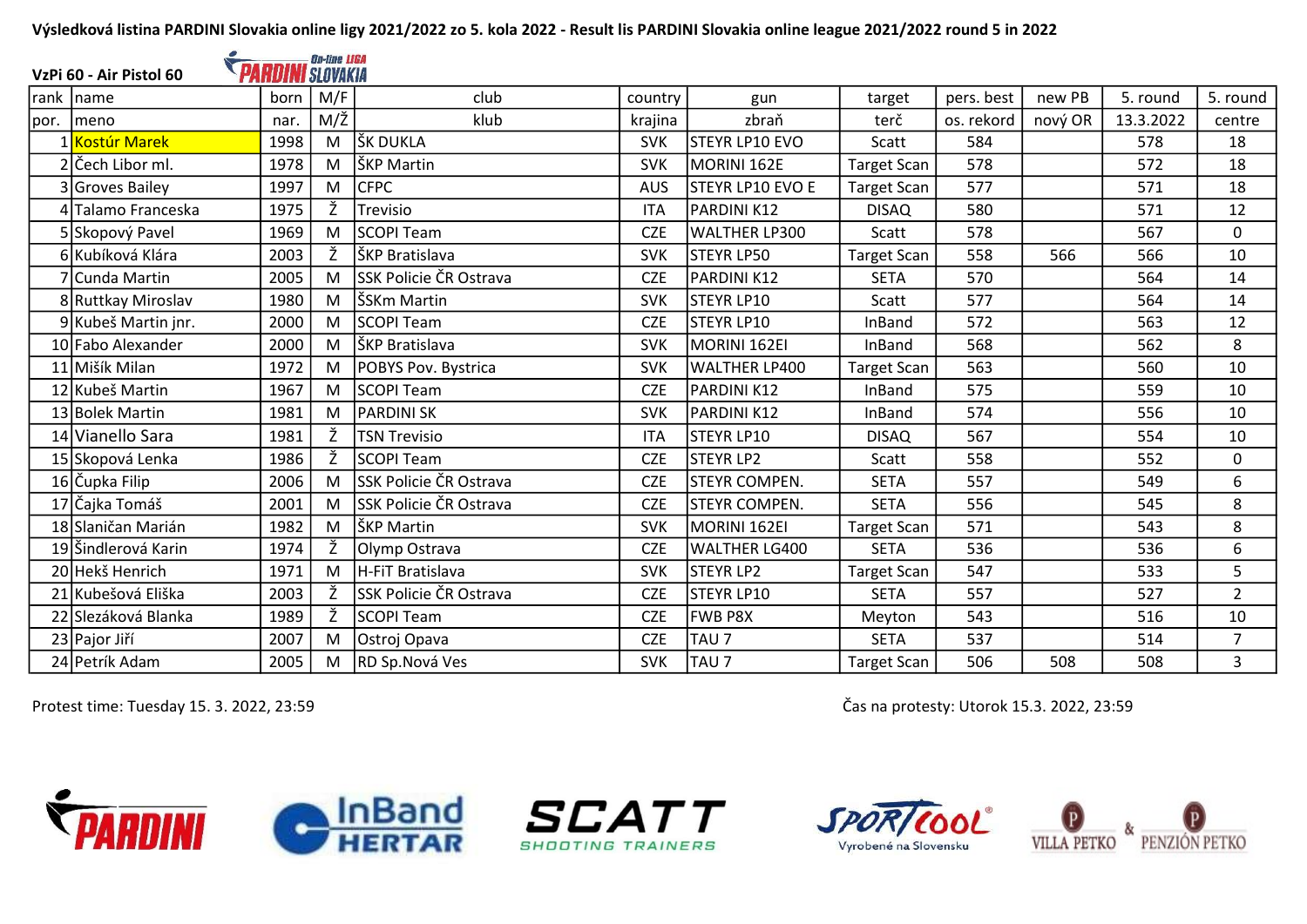| On-line LIGA<br><b>PARDINI</b> SLOVAKIA<br>VzPu 40 - Air Rifle 40 |                        |      |     |                               |            |                        |                    |            |         |           |             |
|-------------------------------------------------------------------|------------------------|------|-----|-------------------------------|------------|------------------------|--------------------|------------|---------|-----------|-------------|
| rank                                                              | Iname                  | born | M/F | club                          | country    | gun                    | target             | pers. best | new PB  | 5. round  | 5. round    |
| por.                                                              | Imeno                  | nar. | M/Ž | klub                          | krajina    | zbraň                  | terč               | os. rekord | nový OR | 13.3.2022 | centre      |
|                                                                   | 1 Katz Klaudie         | 2005 | Ž   | Olymp Ostrava                 | <b>CZE</b> | WALTHER LG400          | <b>SETA</b>        | 413,1      |         | 412,1     | 27          |
|                                                                   | 2 Fungáčová Ema        | 2005 | Ž   | ŠSK Kriváň                    | <b>SVK</b> | PARDINI GPR1           | InBand             | 413,6      |         | 408,9     | 21          |
|                                                                   | 3 Kazdová Kateřina     | 2005 | Ž   | SSK Březolupy                 | <b>CZE</b> | WALTHER LG400 Ana      | Sius Ascor         | 410        |         | 407,3     | 25          |
|                                                                   | 4 Hrtánková Márie      | 2004 | Ž   | Olymp Ostrava                 | <b>CZE</b> | lWALTHER LG400         | Sius Ascor         | 411,9      |         | 406,5     | 20          |
|                                                                   | 5 Ginoux Guido         | 2007 | M   | SAŠB NMnV                     | <b>SVK</b> | WALTHER LG400          | <b>Target Scan</b> | 409,8      |         | 406,4     | 23          |
|                                                                   | 6 Srník Albert         | 2008 | M   | <b>SSK Slatina Brno</b>       | <b>CZE</b> | <b>FWB 800</b>         | <b>SETA</b>        | 408        |         | 404,7     | 23          |
|                                                                   | 7 Suchardová Dalie     | 2007 | Ž   | <b>SSK Slatina Brno</b>       | <b>CZE</b> | WALTHER LG400          | Sius Ascor         | 403,5      | 404,4   | 404,4     | 22          |
|                                                                   | 8 Babušová Tamara      | 2004 | Ž   | POBYS Pov. Bystrica           | <b>SVK</b> | <b>WALTHER</b>         | <b>Target Scan</b> | 403,1      | 404,2   | 404,2     | 22          |
|                                                                   | 9 Popelková Kateřina   | 2004 | Ž   | SSK Březolupy                 | <b>CZE</b> | WALTHER LG400          | Sius Ascor         | 411,1      |         | 399,5     | 8           |
|                                                                   | 10 Vaclavíková Nina    | 2007 | Ž   | ŠSK Kriváň                    | <b>SVK</b> | ANSCHUTZ 9015          | InBand             | 397,8      | 399,4   | 399,4     | 19          |
|                                                                   | 11 Palenkášová Terézia | 2006 | Ž   | ŠSK Kriváň                    | <b>SVK</b> | ANSCHUTZ 2002          | InBand             | 404        |         | 396,8     | 19          |
|                                                                   | 12 Burri Stefan        | 1972 | M   | <b>SAARA Western Province</b> | <b>RSA</b> | <b>IFWB 800X</b>       | Sius Ascor         | 395,1      |         | 395,9     | 14          |
|                                                                   | 13 Barta Róbert        | 2006 | M   | SŠK Kriváň                    | <b>SVK</b> | <b>IFWB P70</b>        | InBand             | 403        |         | 395,2     | 15          |
|                                                                   | 14 Sysel Vojta         | 2005 | M   | lSSK Slatina Brno             | <b>CZE</b> | lwalther LG400         | Sius Ascor         | 388,4      |         | 393,1     | $\mathbf 0$ |
|                                                                   | 15 Zaplatílek Ondřej   | 2004 | M   | <b>SSK Slatina Brno</b>       | <b>CZE</b> | WALTHER LG300          | <b>SETA</b>        | 403,7      |         | 392,0     | $\mathbf 0$ |
|                                                                   | 16 Marek Ján           | 1950 | M   | SAŠB NMnV                     | <b>SVK</b> | lFWB 700               | <b>Target Scan</b> | 400,4      |         | 388,0     | 14          |
|                                                                   | 17 Jančara Radek       | 2007 | M   | SSK Březolupy                 | <b>CZE</b> | WALTHER LG400 Exp      | <b>SETA</b>        | 389,1      |         | 381,2     | 16          |
|                                                                   | 18 Šrámek Tomáš        | 1968 | M   | Slovnaft                      | <b>SVK</b> | <b>STEYR Challenge</b> | Scatt              | 403,2      |         | 380,3     | 5           |
|                                                                   | 19 Babuša Richard      | 2004 | M   | POBYS Pov. Bystrica           | <b>SVK</b> | lwalther               | <b>Target Scan</b> | 387,7      |         | 378,4     | 9           |
|                                                                   | 20 Mlynarčík Peter     | 1969 | M   | <b>PARDINI SK</b>             | <b>SVK</b> | PARDINI GPR1           | InBand             | 383,5      |         | 375,6     | 9           |
|                                                                   | 21 Prejdová Petra      | 2007 | Ž   | Ostroj Opava                  | <b>CZE</b> | Walther                | <b>SETA</b>        | 356        | 362,4   | 362,4     | 4           |







Protest time: Tuesday 15. 3. 2022, 23:59 Čas na protesty: Utorok 15.3. 2022, 23:59

**SPOR** 

Vyrobené na Slovensku